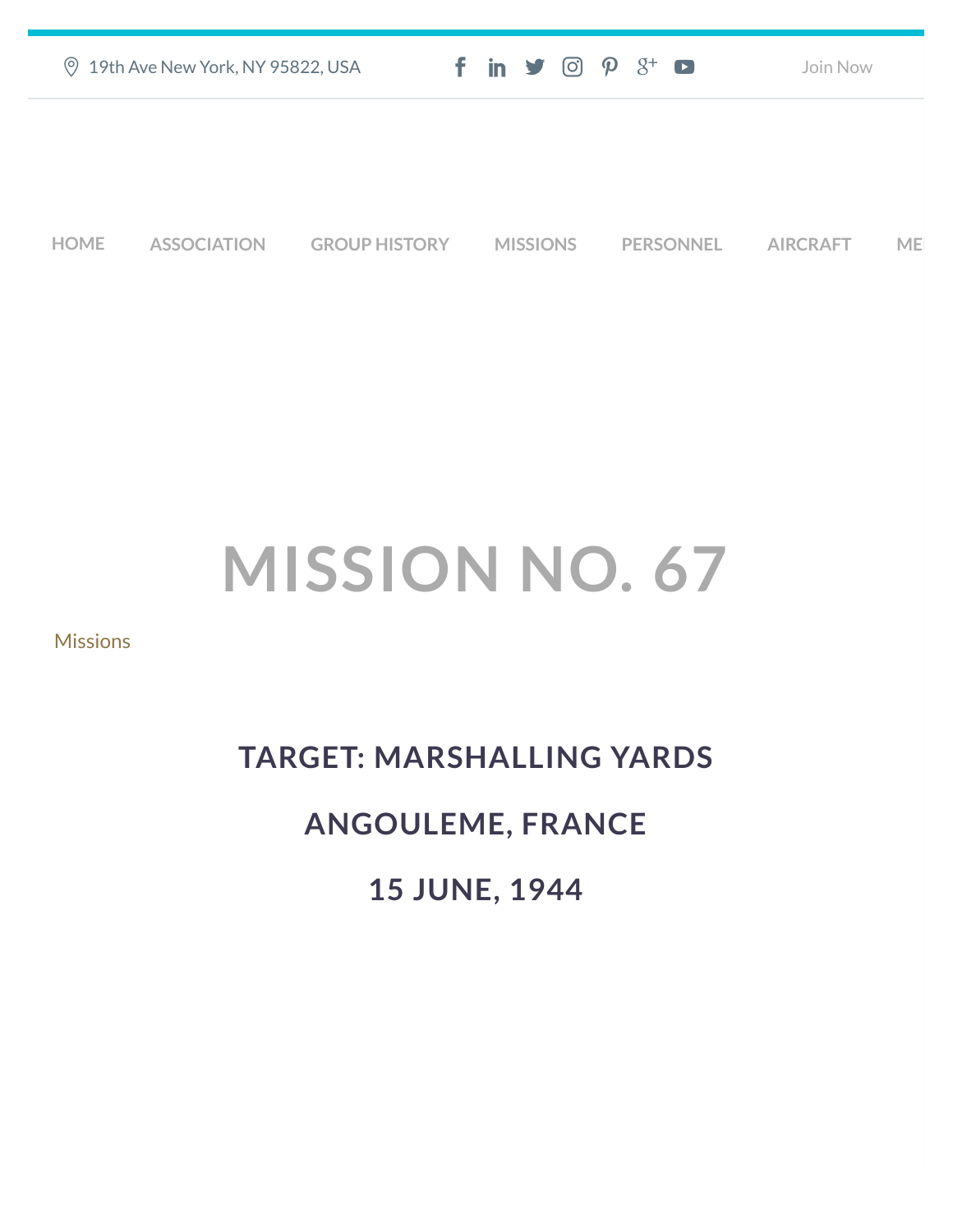

A German panzer division, which had been disposed in southwestern France, was scheduled to entrain at Angouleme for the Normandy beachhead. The delay or destruction of the division had been requested by the Allied ground forces. The 457th and the 35 1st Groups were assigned the task. The 457th sent thirty-six aircraft aloft to compose the entire 94th B Combat Wing. The 351St compnsed the A Combat Wing. Major William F. Smith was the 457th's Air Commander with Captain Russell M. Selwyn as pilot of the lead B box. Major Theodore C. Hoffman was Commander of the high B box with Lt. Mark R. Beicher as pilot, and Major Jacob M. Dickinson Commander of the low B box, with Captain Alfred W. Fischer as pilot.

Entry into France was over the Normandy beachhead. CAVU conditions existed for the first time since the commencement of the invasion and the entire fighting area was visible to the crews. The Group bombed the marshalling yards with excellent results, leaving a pile of rubble. The special request of the ground forces had been fulfilled.

En route back to England, along the coast of the Bay of Biscay, across the Brest Peninsula and the English Channel, perfect visibility enabled the crews to observe the vast shipping of both the enemy forces and the Allies There was no enemy aircraft opposition and flak was light and inaccurate.